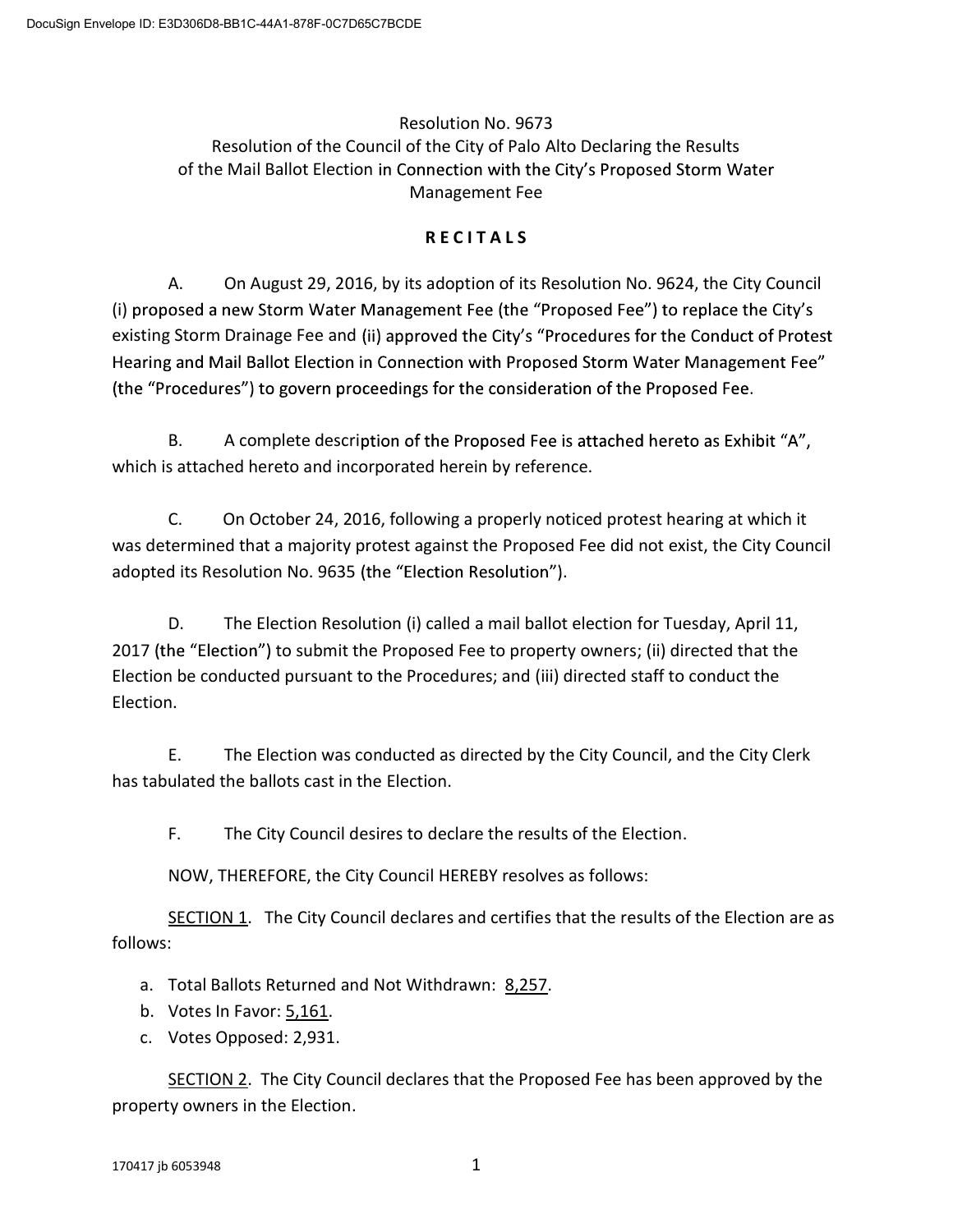SECTION 3. The City Council may, by future action, levy the Proposed Fee at any rate that does not exceed the rate set forth in Exhibit "A" as adjusted by the inflation adjustment set forth in Exhibit "A".

// // // // // // // // // // // // // // // // // // // // // //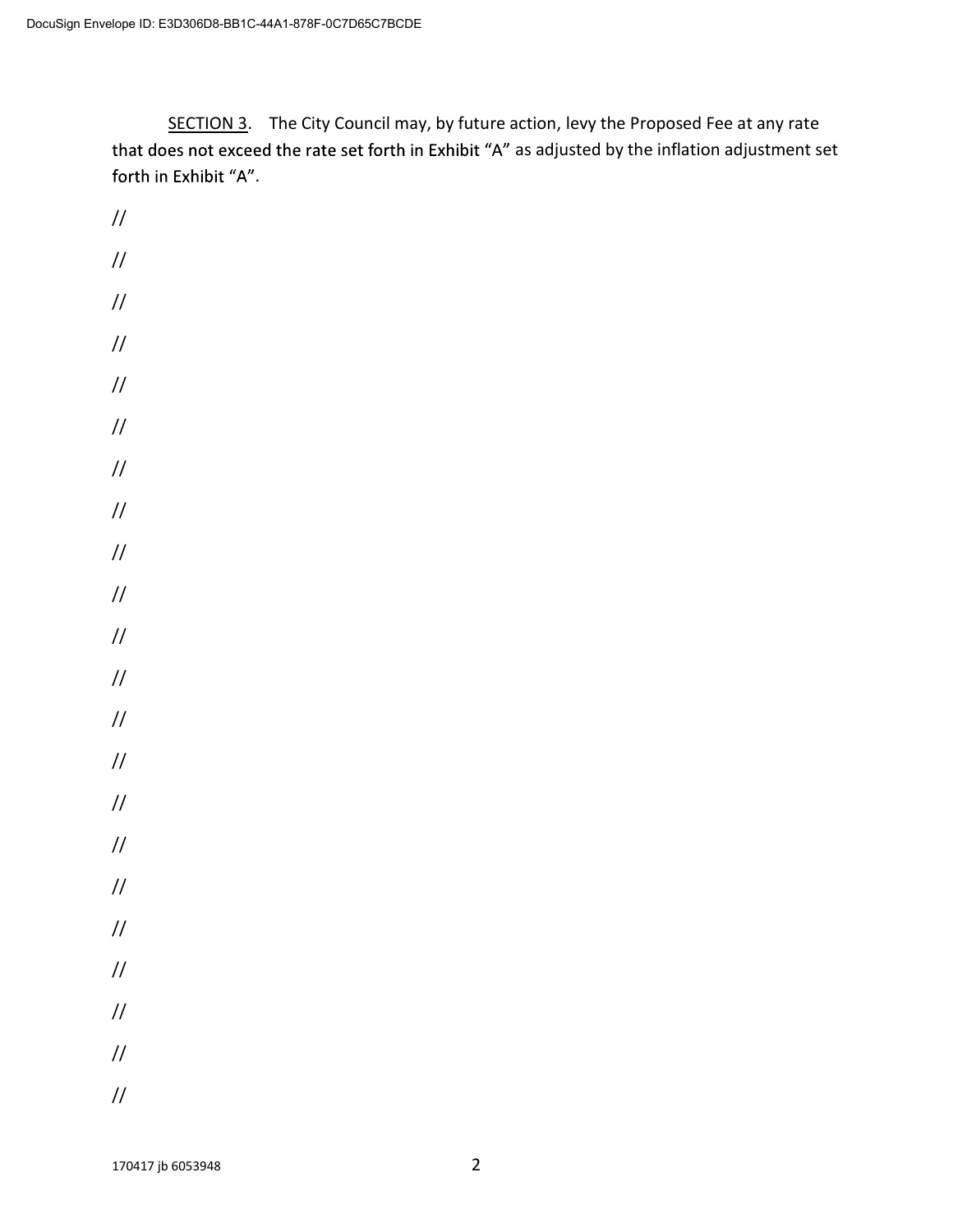SECTION 4. The Council finds that this resolution, declaring the results of a mail ballot election is categorically exempt from California Environmental Quality Act review under CEQA Guidelines Section 15061(b)(3), because these actions do not have the potential for causing a significant effect on the environment. The Council's review and adoption of a funding mechanism for storm water management projects is not a project under CEQA Guidelines Section  $15378(b)(4)$ , because a "project" does not include the creation of government funding mechanisms which do not involve commitment to any specific project which may result in a potentially significant environmental impact. Thus, no environmental analysis is required at this time. Future CEQA review will occur based on the selection of storm drain capital improvement projects that may be funded by the proposed storm water management fees.

INTRODUCED AND PASSED: April 17, 2017

AYES: DUBOIS, FILSETH, FINE, HOLMAN, KNISS, KOU, SCHARFF, TANAKA, WOLBACH

NOES:

ABSENT:

ABSTENTIONS:

ATTEST:

DocuSigned by: Beth Miror 45F95502DB71492.

City Clerk Mayor

APPROVED AS TO FORM: APPROVED:

DocuSigned by: Any Bartell

D0B48F317E9342B Senior Deputy City Attorney **City Manager** 

DocuSianed by: Sulve SEB3765E09D34EA

DocuSigned by: 39E7298EB2064DE

DocuSigned by: M Sartor

07F5BC39BA4A1

Director of Public Works



Director of Administrative Services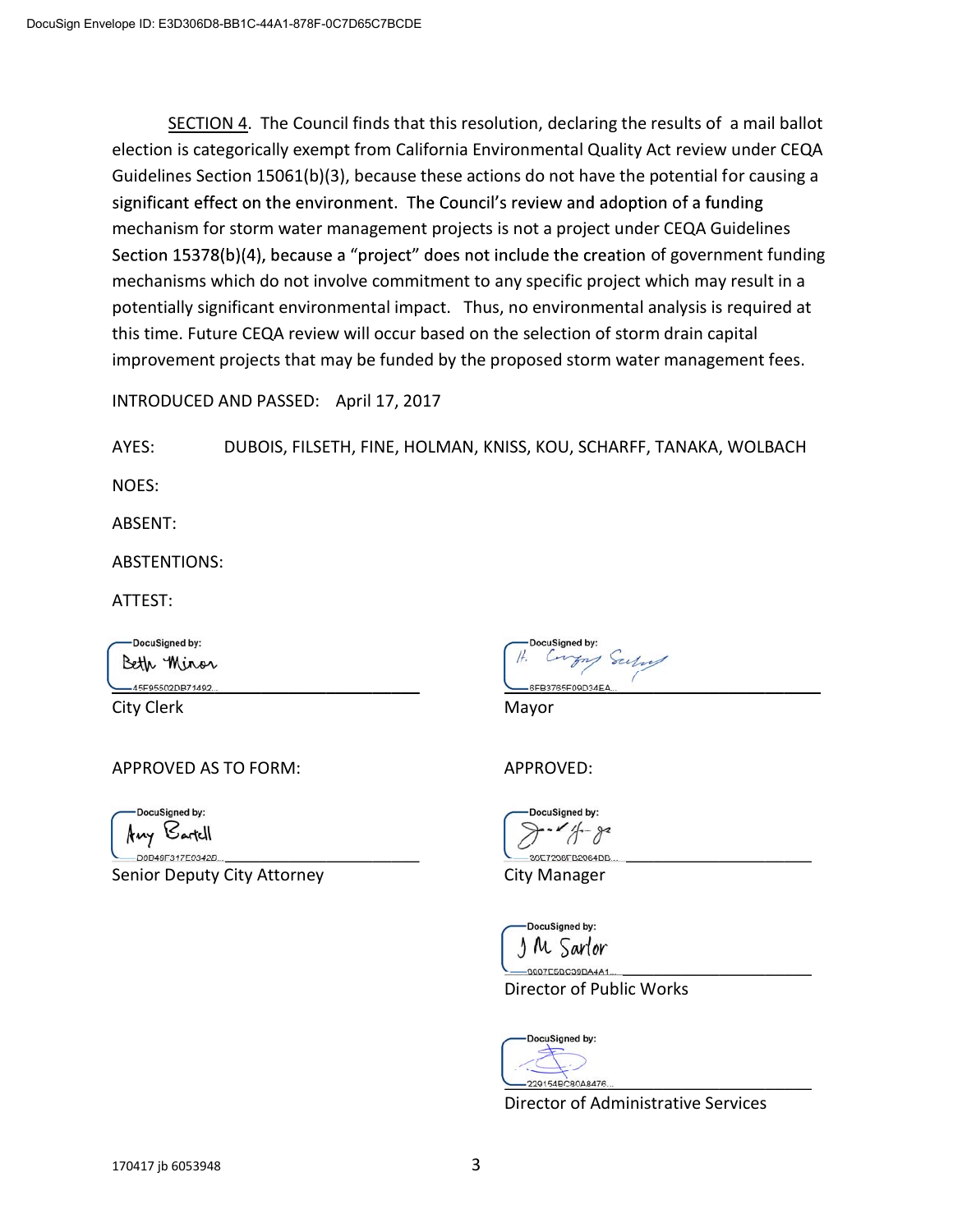## **EXHIBIT "A" DESCRIPTION OF THE PROPOSED STORM WATER MANAGEMENT FEE**

### A. Overview

The proposed Storm Water Management Fee would have two components:

 A Base Component A Projects and Infrastructure Component

B. Proposed Rates (Effective June 1, 2017)

The Proposed Rate for the Storm Water Management Fee effective June 1, 2017 is:

\$13.65 per ERU (Equivalent Residential Unit) per month.

This is comprised of:

 Base Component of \$7.48 per ERU per month; and Projects and Infrastructure Component of \$6.17 per ERU per month

### C. Inflation Adjustment

In order to offset the effects of inflation on labor and material costs, the maximum rate for the Storm Water Management Fee (and each component of the Storm Water Management Fee) will be increased annually each July 1 (beginning July 1, 2018), by the lesser of (i) the percentage change in the Consumer Price Index [CPI] for the San Francisco-Oakland-San Jose CSMA, published by the United States Department of Labor, Bureau of Labor Statistics during the prior calendar year or (ii) 6%.

The City Council would have the authority to set the rate for the Storm Water Management Fee (and each component of the Storm Water Management Fee) at any rate that is less than or equal to the inflation adjusted maximum rate.

D. Duration

1) Base Component

The Base Component would be charged monthly, beginning June 1, 2017, until terminated by the City Council.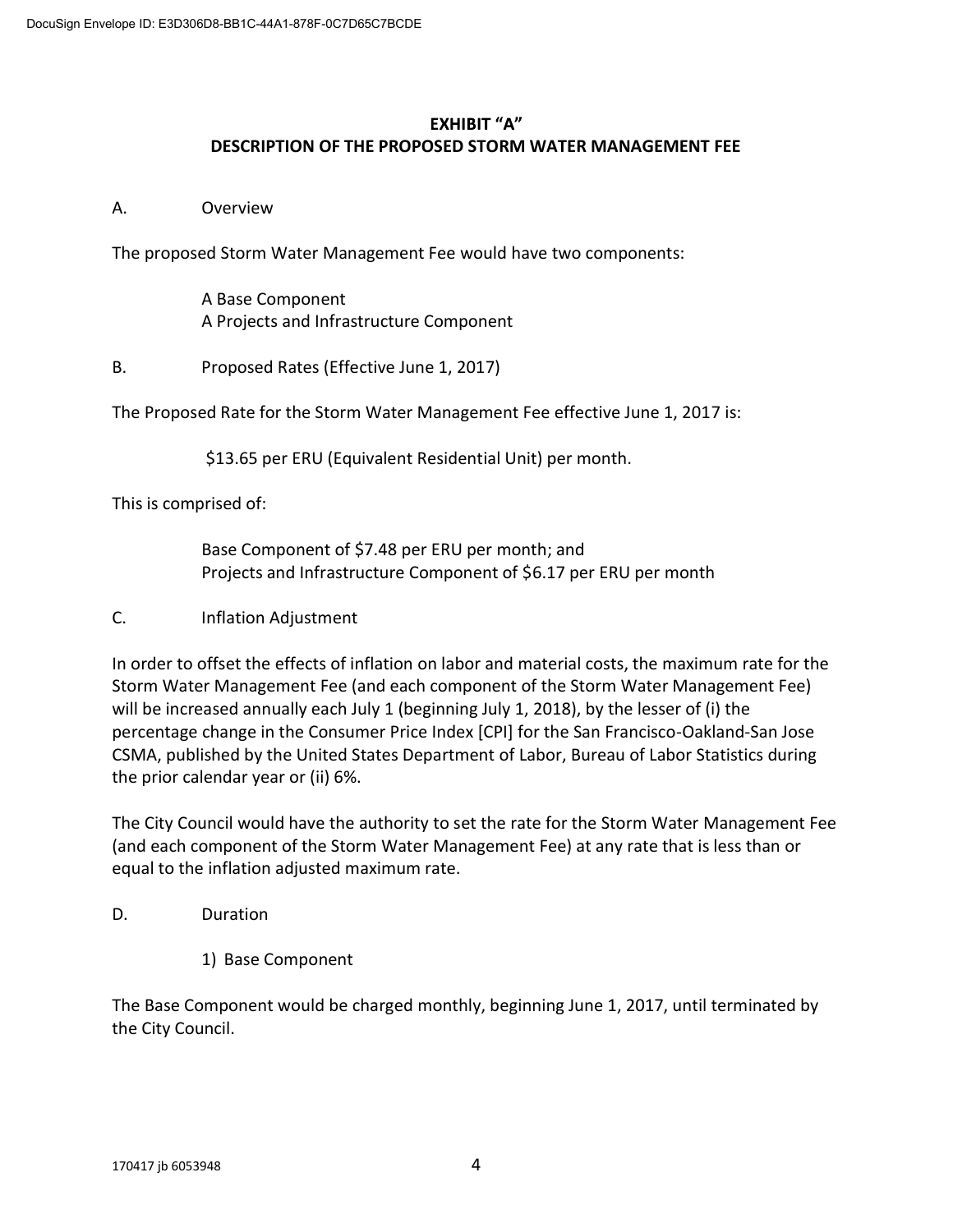## 2) Projects and Infrastructure Component

The Projects and Infrastructure Component would be charged monthly, beginning June 1, 2017. Unless further extended by the voters, the Projects and Infrastructure Component would no longer be charged beginning June 1, 2032.

E. Method of Collection and Calculated

The Storm Water Management Fee would be collected and calculated in the manner set forth in City of Palo Alto Utilities Rule and Regulation No. 25, subject to the exemptions set forth in this Section E.

As a general rule, ERU's are assigned to each parcel subject to the fee on the following basis:

Single-Family Residential Parcels:

| Lot Size                 | ERU's          |
|--------------------------|----------------|
| $<$ 6,000 sq. ft.        | 0.8 ERU        |
| $6,000 - 11,000$ sq. ft. | <b>1.0 ERU</b> |
| $>11,000$ sq. ft.        | 1.4 ERU        |

All Other Improved Parcels:

Number of ERU = Impervious Area (Sq. Ft.) / 2,500

Assigned ERU's are rounded to the nearest one-tenth of an ERU.

Unimproved parcels are not subject to the Storm Water Management Fee, and the fee will not be charged for developed parcels that (i) have their own maintained storm drainage facility or facilities, and which do not utilize City facilities or (ii) make no substantial contribution of storm or surface water to the City's storm drainage facilities.

For a more complete description of the manner of collection and calculation of the Storm Water Management Fee, reference is made City of Palo Alto Utilities Rule and Regulation No. 25.

F. Use of Funds

Proceeds of the Storm Water Management Fee would be available to the City exclusively to pay for:

- (A) Improving the quality of storm and surface water;
- (B) The operation, maintenance, improvement and replacement of existing City storm drainage facilities; and
- (C) The operation, maintenance, and replacement of future such facilities.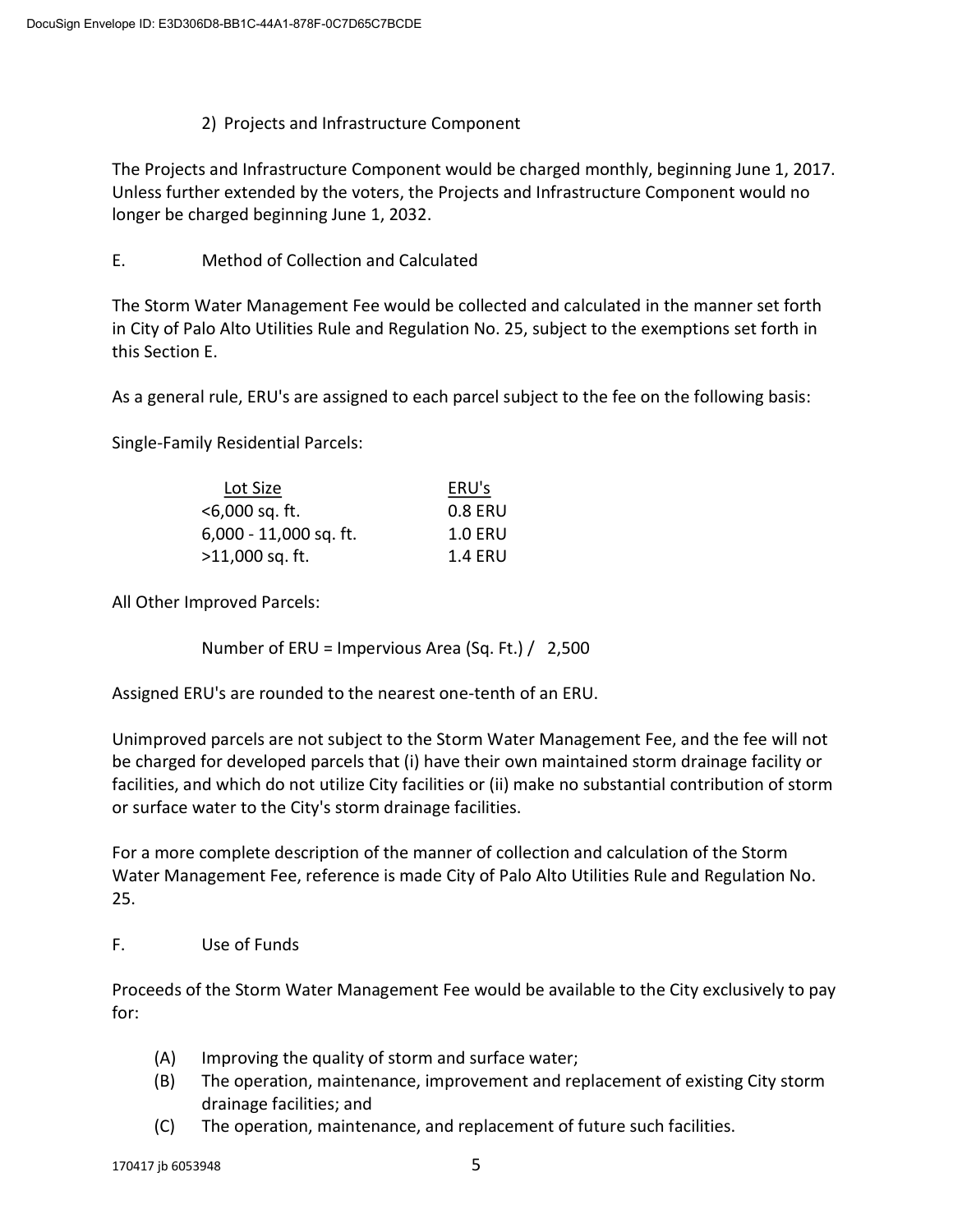Permissible uses would include, but not be limited to, Green Storm Water Infrastructure programs (including financial incentives to property owners) intended to reduce the quantity of storm water entering the City's public storm water system or to improve the quality of storm water before it enters that system through measures including, but not limited to, rain gardens, rain barrels/cisterns, green roofs, tree wells, bioretention/infiltration basins and planters, and permeable pavement.

G. Oversight provision for proposed fee increase

The City Council would appoint an oversight committee to monitor and review expenditures for all storm water funding elements, including, but not limited to, Green Storm Water Infrastructure projects, storm water Capital Improvement Program projects, and Incentive Project funding and ensure that the money raised from the increased storm water management fee is spent in accordance with this resolution. The Committee would be empowered to consider and recommend consolidation of Green Storm Water Infrastructure and Incentive Project funding for particular projects. The City Council may choose to retain the members of the existing Council-appointed Storm Drain Oversight Committee to perform this oversight function. The oversight committee would report its findings to the City Council at least annually.

H. Pay-as-you-go funding of capital improvements

The storm drain capital improvements to be funded through the proposed Storm Water Management Fee would be paid for on a pay-as-you-go basis, without debt financing.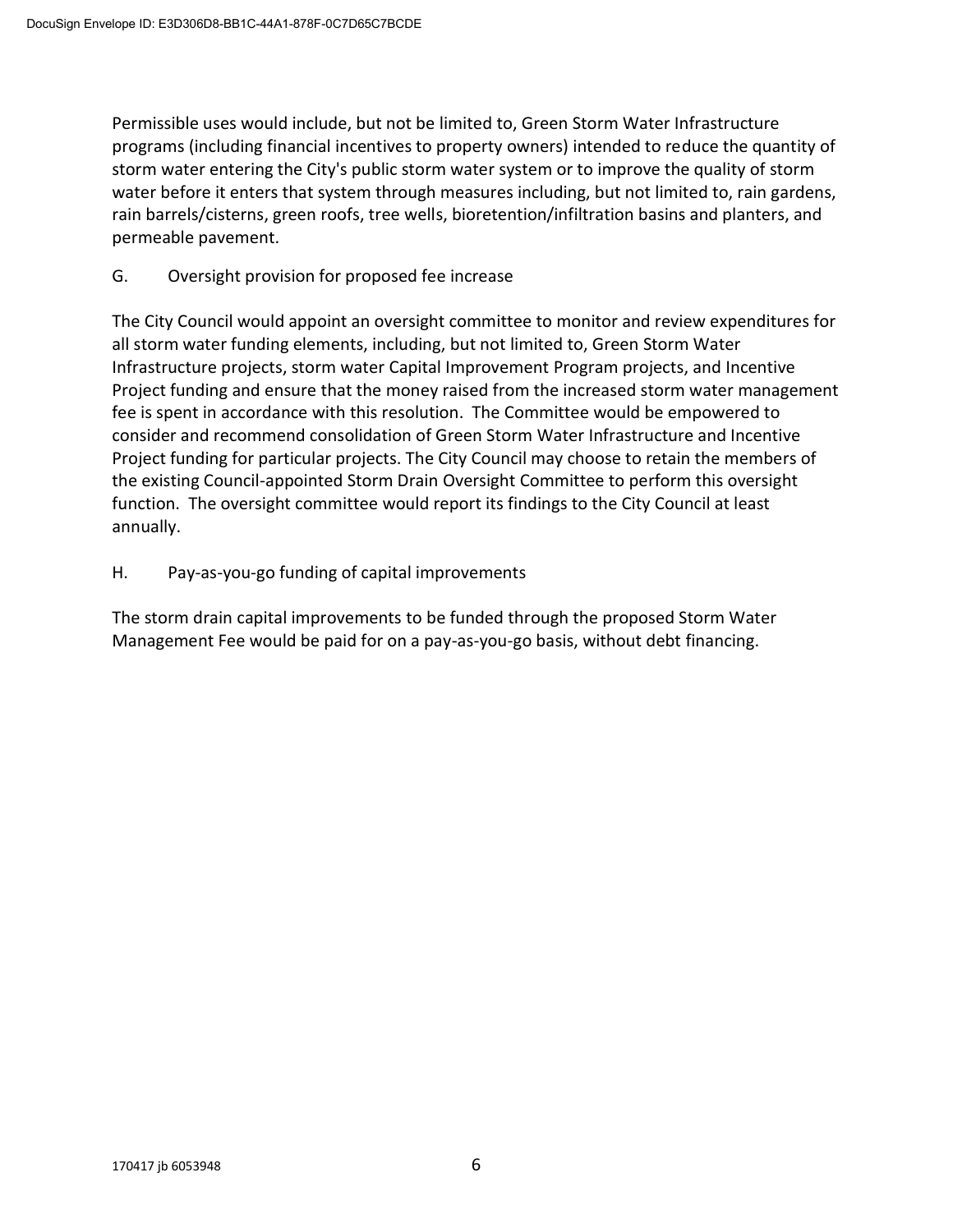

#### **Certificate Of Completion**

Envelope Id: E3D306D8BB1C44A1878F0C7D65C7BCDE **Status: Completed** Subject: Please DocuSign this document: RESO 9673 Declaring Results of Storm Drain Management Fee.pdf Source Envelope: Signatures: 6 Document Pages: 6 Envelope Originator: Supplemental Document Pages: 0 Initials: 0 Kim Lunt Certificate Pages: 5 Payments: 0 250 Hamilton Ave AutoNav: Enabled EnvelopeId Stamping: Enabled Palo Alto, CA 94301 Time Zone: (UTC-08:00) Pacific Time (US & kimberly.lunt@cityofpaloalto.org

# Canada)

### **Record Tracking**

Status: Original 4/25/2017 8:06:25 AM

#### **Signer Events**

Amy Bartell Amy.Bartell@CityofPaloAlto.org Senior Deputy City Attorney

City of Palo Alto

Security Level: Email, Account Authentication (None)

Electronic Record and Signature Disclosure: Accepted: 7/16/2015 5:52:40 AM ID: d8ecb53d-ef81-4016-8886-1560c48de42a

Lalo Perez

Lalo.Perez@CityofPaloAlto.org

**Chief Financial Officer** 

City of Palo Alto

Security Level: Email, Account Authentication (None)

Electronic Record and Signature Disclosure: Not Offered via DocuSign ID:

J M Sartor

Mike.Sartor@CityofPaloAlto.org

**Public Works Director** Security Level: Email, Account Authentication (None)

Electronic Record and Signature Disclosure: Not Offered via DocuSign  $ID:$ 

James Keene james.keene@cityofpaloalto.org

**City Manager** 

City of Palo Alto

Security Level: Email, Account Authentication (None)

Electronic Record and Signature Disclosure: Accepted: 4/14/2015 5:40:07 PM ID: 44fe333a-6a81-4cb7-b7d4-925473ac82e3 Holder: Kim Lunt kimberly.lunt@cityofpaloalto.org

## **Signature**

DocuSianed by: Any Bartell D0B48F317E9342B

Using IP Address: 172.101.211.38

229154BC80A8476

**DocuSianed by** 

1 M Sartor

BOOTESBC39BA4A1

Using IP Address: 12.220.157.20

Using IP Address: 12.220.157.20

Sent: 4/25/2017 8:41:25 AM Viewed: 4/25/2017 9:00:27 AM Signed: 4/25/2017 9:00:41 AM

IP Address: 12.220.157.20

Sent: 4/25/2017 8:09:57 AM

Viewed: 4/25/2017 8:40:52 AM

Signed: 4/25/2017 8:41:24 AM

Location: DocuSign

**Timestamp** 

Sent: 4/25/2017 9:00:42 AM Viewed: 4/25/2017 9:52:35 AM Signed: 4/25/2017 9:53:50 AM

39E7298FB2064DB.

Using IP Address: 12.220.157.20

Sent: 4/25/2017 9:53:52 AM Viewed: 4/26/2017 3:09:24 PM Signed: 4/26/2017 3:09:29 PM